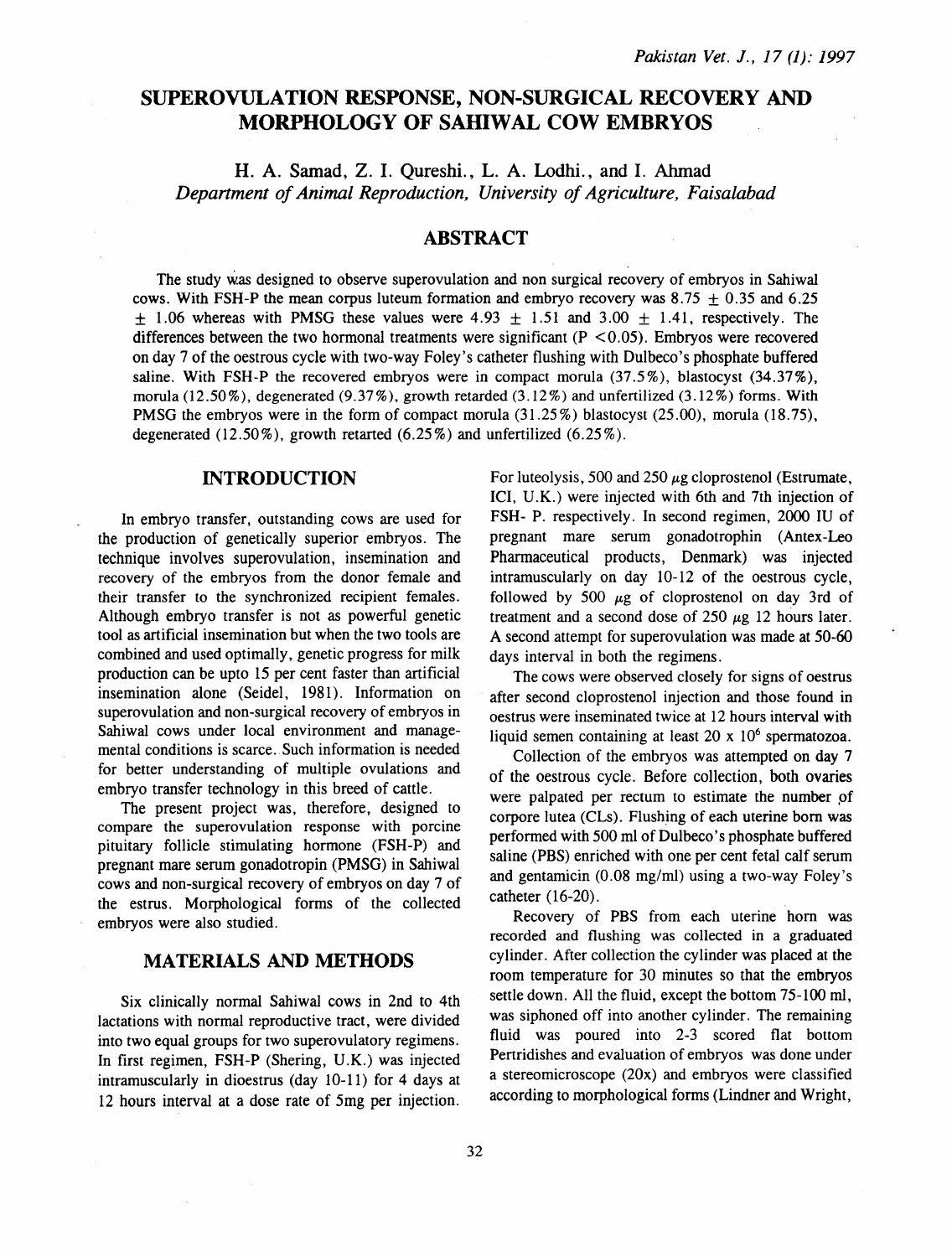| Hormones Attempt |              | Numbers of CLS palpated<br>on ovaries |                          |                                         | Number of embryos<br>recovered from uterine<br>horns |                            | Recovery<br>rate |       |
|------------------|--------------|---------------------------------------|--------------------------|-----------------------------------------|------------------------------------------------------|----------------------------|------------------|-------|
|                  |              | Right                                 | Left                     | Total                                   | Right                                                | Left                       | Total            | %     |
| FSH-P            | I            | $5.00 \pm 0.82$<br>$(4-6)$            | $4.00 + 1.63$<br>$(2-4)$ | $9.00 \pm 1.63a$<br>$(9-11)$<br>$(3-5)$ | $4.00 + 0.82$<br>$2-4$                               | $3.00 + 0.82$<br>$6-8$     | $7.00 + 0.82a$   | 77.77 |
|                  | $\mathbf{I}$ | $4.50 + 0.71$<br>$(4-5)$              | $4.00 + 1.41$<br>$(3-5)$ | $8.50 + 2.12a$<br>$(2-3)$<br>$(7-10)$   | $2.5 + 0.71$<br>$(2-4)$                              | $3.00 \pm 1.41$<br>$(4-7)$ | $5.50 + 2.12a$   | 69.71 |
|                  | Mean         | $4.75 \pm 0.35$                       | $4.00 + 0.12$            | $8.75 + 0.35a$                          | $3.25 + 1.06$                                        | $3.00 + 0.42$              | $6.25 + 1.06a$   | 73.41 |
| <b>PMSG</b>      |              | $4.00 + 0.82$<br>$(3-5)$              | $2.00 + 0.82$<br>$(1-3)$ | $6.00 \pm 0.82 b$<br>$(2-4)$<br>$(5-7)$ | $3.00 \pm 0.82$<br>$(1-1)$                           | $1.00 + 0.00$<br>$3-5)$    | $4.00 + 0.80$    | 66.66 |
|                  | $\mathbf{I}$ | $2.00 \pm 2.83$<br>$(0-4)$            | $1.50 + 2.12$<br>$(0-3)$ | $3.56 + 3.33b$<br>$(0-2)$<br>$(0-7)$    | $1.00 \pm 1.41$<br>$(0-2)$                           | $1.00 \pm 1.41$<br>$(0-4)$ | $2.00 + 2.83b$   | 51.81 |
|                  | Mean         | $3.00 + 1.41$                         | $1.75 + 0.35$            | $4.93 + 1.51b$                          | $2.00 + 1.41$                                        | $1.00 + 0.25$              | $3.00 + 1.41b$   | 59.24 |

Table 1: Superovulatory response and embryo recovery (Mean ± SO) with FSH-P and PMSG treatment in Sahiwal cows

Values in parenthesis indicate range. Values with different letters in the same column differ significanlty  $(P < 0.05)$ 

1983). Micrometery of collected embryos was performed according to Linares and King (1980).

Mean values with standard deviation were calculated for the number of CLs formed and embryos recovered. The superovulatory response and rates of recovered embryos by the two regimens were compared through paired T-test.

## RESULTS AND DISCUSSION

The FSH-P and PMSG treated Sahiwal cows came into oestrus 42.6  $\pm$  1.5 and 46  $\pm$  1.8 hours after the cloprostenol treatment, respectively. Samad *et al.*  (1993) reported oestrus in cows after 40 and 42 hours in superovulatory regimens of FSH-P at one month interval after prostaglandin treatment. Similarly, Vlahove *et al.* (1985) reported that FSH and PMSG treated buffaloes came into oestrus within  $42.8 \pm 1.5$ and  $45.3 \pm 1.5$  hours after prostaglandin administration, respectively.

Superovulatory response and embryo recovery in Sahiwal cows with these hormones is given in Table 1. With FSH-P the number of CLs formed in first and second superovulatory attempts averaged  $9.00 \pm 1.63$ and  $8.50 \pm 2.12$  whereas the number of embryos recovered was 7.00  $\pm$  0.82 and 5.50  $\pm$  2.12, respectively. Mean superovulatory response and embryo recovery with PMSG was  $4.93 \pm 1.51$  and  $3.00 \pm$ 1.41. In the first attempt the mean CLs formed was  $6.00 \pm 0.82$  and the number of embryos recovered was 4.00  $\pm$  0.80. In the second attempt the corresponding values were  $3.56 \pm 3.33$  and  $2.00 \pm 2.83$ .

In the present study, the number of CLs formed on the ovaries with FSH-P (8.75  $\pm$  0.35) was significantly (P<0.05) higher than PMSG  $(4.93 \pm 1.51)$ . Significantly higher ovulation rates have been reported

in cows initiated with FSH treatment on 9th day of the cycle than PMSG (Goulding *et al.,* 1990). In the present study ovaries of one cow superovulated with PMSG became cystic. Formation of ovarian cysts and presence of anovulatory follicles alongwith corpus luteum in gonadotrophin stimulated ovaries has previously been reported in buffaloes (Ullah *et al.,*  1992). Such endocrine abnormalities following superovulation with PMSG attributed to long half life of this hormone may be overcome by the administration of specific antibodies against PMSG (Lauria *et al.,* 1982).

In the present study,  $6.25 \pm 1.06$  (73.74%) and  $3.00 + 1.41$  (59.24%) embryos were recovered from cows treated with FSH-P and PMSG, respectively, the difference being significant  $(P < 0.05)$ . Reported recovery of embryos from superovulated cow ranged from 25 to 75% of the ovulations (Avery *et aL,* 1962, Hafez *et al.,* 1963; Rowson and Moore, 1966; Rowe *et al.,* 1977). Recovery of embryos is mainly influenced by endocrine disturbances created by superovulatory treatment, which alter the normal development of embryos and make the flushing difficult. In superovulated donors at day 6 after oestrus, there was 10 times more estrogen in the peripheral plasma as in the normal cow at oestrus (Booth *et al.,* 1975). Fertilization failure is another factor and often been attributed to abnormalities in oocyte maturation (Moore *et al.,* 1985). Lower superovulation and embryo recovery rate with PMSG than FSH-P observed in this study might be due to its long half life that adversely affects on gamete migration and early stage of embryonic development (Bouters *et al.,* 1983).

A total of 32 embryos were recovered with FSH-P. Out of these, 12 and 11, (37 .50 and 34.37%) were in compact morulae and early blastocyst stage, while 4(12.5% ), 3 (9.37% ), 1(3.12%) and 1(3.12) were in